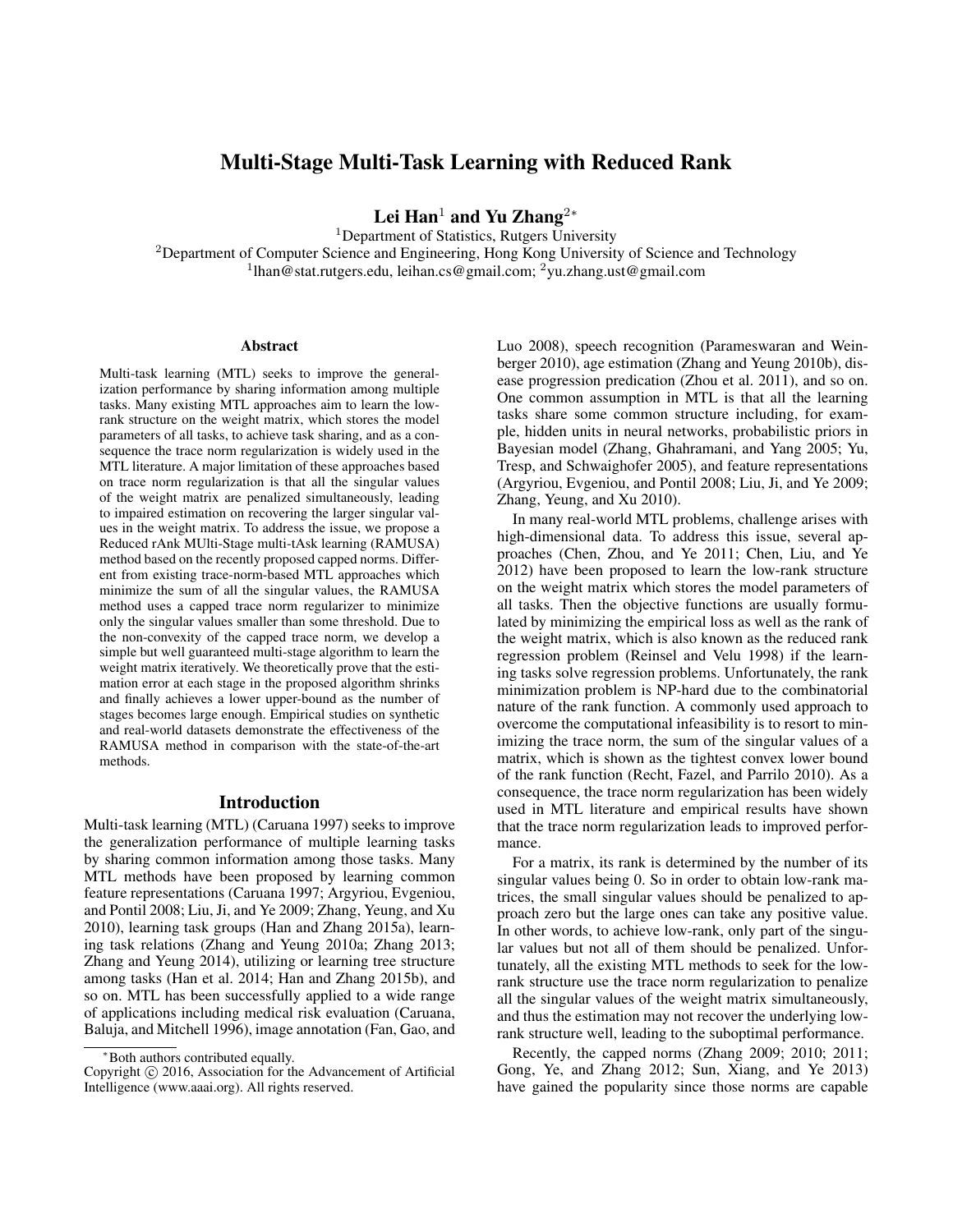of penalizing part of the parameters lower than a threshold. For learning low-rank matrices, the capped trace norm has been used to improve the robust principal component analysis (Sun, Xiang, and Ye 2013). Moreover, the truncated trace norm, which is related to the capped trace norm, has been used for matrix completion (Zhang et al. 2012; Hu et al. 2013). However, to our knowledge, no effort has been made to learn a better low-rank structure for the weight matrix in MTL problem via the capped trace norm.

In this paper, we aim to fill this gap by investigating the use of the capped trace norm in MTL problems. Specifically, we propose a Reduced rAnk MUlti-Stage multi-tAsk learning (RAMUSA) method, which uses the capped trace norm regularizer to only penalize the singular values smaller than a threshold. Similar to most of the capped norms, the capped trace norm regularizer is non-convex. In order to solve the resulting non-convex optimization problem, we develop a simple and efficient multi-stage algorithm to learn the weight matrix iteratively. We further show that at each stage of the proposed algorithm, the subproblem reduces to a problem regularized with the truncated trace norm (Zhang et al. 2012; Hu et al. 2013), and we use an alternating optimization method to solve the subproblems in a way similar to (Zhang et al. 2012; Hu et al. 2013). Moreover, we theoretically prove that for any initial value of the weight matrix, the parameter estimation error shrinks after each learning stage and achieves a lower upper-bound when the number of learning stage becomes large enough, if the threshold constant is appropriately chosen. Such theoretical results provide important guarantees for the proposed multi-stage algorithm to achieve good estimation performance. For empirical studies, we first evaluate the proposed RAMUSA method on synthetic data, and the experimental results well match the properties revealed in the theoretical analysis. Then we evaluate on five real-world datasets with distinct application scenarios. The experimental results on those datasets demonstrate the effectiveness of the proposed RAMUSA method.

# The RAMUSA Model

For clear presentation, we list notations frequently used in Table 1. Suppose we have  $m$  learning tasks and the training data for the *i*-th task is denoted by  $(\mathbf{X}_i, \mathbf{y}_i)$  where  $\mathbf{X}_i \in$  $\mathbb{R}^{n_i \times d}$  is the data matrix with  $n_i$  training samples stored in the rows, d is the feature dimensionality, and  $y_i \in \mathbb{R}^{n_i}$  is the vector of the labels corresponding to the  $n_i$  training samples in  $X_i$ . If the values in  $y_i$  are continuous, the *i*-th task is a regression problem and otherwise a classification problem. The linear function for the *i*-th task is defined as  $f_i(\mathbf{x}) =$  $\mathbf{w}_i^T \mathbf{x}$ , where  $\mathbf{W} = [\mathbf{w}_1, \cdots, \mathbf{w}_m] \in \mathbb{R}^{d \times m}$  is the weight matrix or parameter matrix. In order to estimate the lowrank task structure, the widely used trace norm regularization solves the objective function min<sub>W</sub>  $L(\mathbf{W}) + \lambda ||\mathbf{W}||_*$ , where  $L(\mathbf{W})$  is the empirical loss on the training data and  $\lambda$ is a positive regularization parameter. Since the trace norm penalizes all the singular values of the weight matrix simultaneously, the low-rank structure may not be well estimated. In order to achieve a better recovery of the low-rank structure, the capped trace norm only penalizes the sum of some

Table 1: Notations used in this paper.

| Notation                                   | Description                                                                           |  |  |
|--------------------------------------------|---------------------------------------------------------------------------------------|--|--|
| $\mathbf{w} \in \mathbb{R}^m$              | A vector <b>w</b> with length $m$ .                                                   |  |  |
| $\mathbf{W} \in \mathbb{R}^{d \times m}$   | A matrix <b>W</b> with size $d \times m$ .                                            |  |  |
| $\mathbf{w}^j$ , $\mathbf{w}_i$ , $w_{ji}$ | The j-th row, i-th column, and $(j, i)$ -th element of matrix <b>W</b> .              |  |  |
| $\mathbf{I}_a$                             | An $a \times a$ identity matrix.                                                      |  |  |
| $\ \cdot\ _2$                              | The $\ell_2$ norm for any vector.                                                     |  |  |
| $\ \cdot\ _F$                              | The matrix Frobenius norm.                                                            |  |  |
| $\langle \cdot, \cdot \rangle$             | The inner product.                                                                    |  |  |
| $\mathcal{N}(\mu, \sigma^2)$               | Normal distribution with mean $\mu$ and variance $\sigma^2$ .                         |  |  |
| $\mathbb{N}_{m}$                           | The index set $\{1, 2, \cdots, m\}$ .                                                 |  |  |
| $tr(\cdot)$                                | The trace operator.                                                                   |  |  |
| $\{\sigma_i(\mathbf{W})\}_{i=1}^R$         | The set of non-increasing ordered singular values of matrix                           |  |  |
|                                            | $\mathbf{W} \in \mathbb{R}^{d \times m}$ , where $R = \min(d, m)$ .                   |  |  |
| $\ \mathbf{W}\ _*$                         | The matrix trace norm, which is $\sum_{i=1}^{R} \sigma_i(\mathbf{W})$ .               |  |  |
| $\ \mathbf{W}\ _{r}$                       | $\sum_{i=r+1}^{R} \sigma_i(\mathbf{W})$ for any non-negative integer $r (r \leq R)$ . |  |  |
| $\ \mathbf{W}\ _{n+1}$                     | $\sum_{i=1}^r \sigma_i(\mathbf{W})$ for any non-negative integer $r (r \leq R)$ .     |  |  |
| $\mathbb{I}(\cdot)$                        | The indicator function.                                                               |  |  |

small singular values:

$$
\sum_{i=1}^{R} \min(\sigma_i(\mathbf{W}), \tau), \tag{1}
$$

where  $\tau$  is a threshold. Note that with the threshold  $\tau$ , only the singular values smaller than  $\tau$  contribute to the capped trace norm regularizer in Eq. (1), while the singular values larger than  $\tau$  are capped. This is one reason that the capped trace norm regularizer could provide a better approximation of the rank function than the trace norm. Based on the capped trace norm defined in Eq. (1), the objective function of the RAMUSA model is formulated as

$$
\min_{\mathbf{W}} L(\mathbf{W}) + \lambda \sum_{i=1}^{R} \min(\sigma_i(\mathbf{W}), \tau).
$$
 (2)

When  $\tau = 0$ , problem (2) reduces to the empirical risk minimization over the m tasks, and when  $\tau \to \infty$ , problem (2) becomes the trace norm regularization problem. So the capped trace norm regularization is a generalization of the trace norm regularization. In this paper, we focus on the square loss, i.e.,  $L(\mathbf{W}) = \frac{1}{m} \sum_{i=1}^{m} \frac{1}{n_i} ||\mathbf{y}_i - \mathbf{X}_i \mathbf{w}_i||_2^2$ . Other loss functions, e.g., the hinge loss, can be handled in a similar way. Obviously problem (2) is non-convex due to the capped trace norm regularizer, and thus it is not easy to solve. In the next section, we show how to solve it.

# The Multi-Stage Algorithm for RAMUSA

In this section, we propose a multi-stage algorithm to solve problem (2).

The multi-stage algorithm is an instance of the majorization-minimization (MM) algorithm (Hunter and Lange 2004), an iterative algorithm, which in each iteration constructs a surrogate function as the upper-bound of the original objective function based on the solution of the previous iteration and then minimizes the surrogate function instead. The MM algorithm is guaranteed to converge to a local optimum and so is the proposed multi-stage algorithm.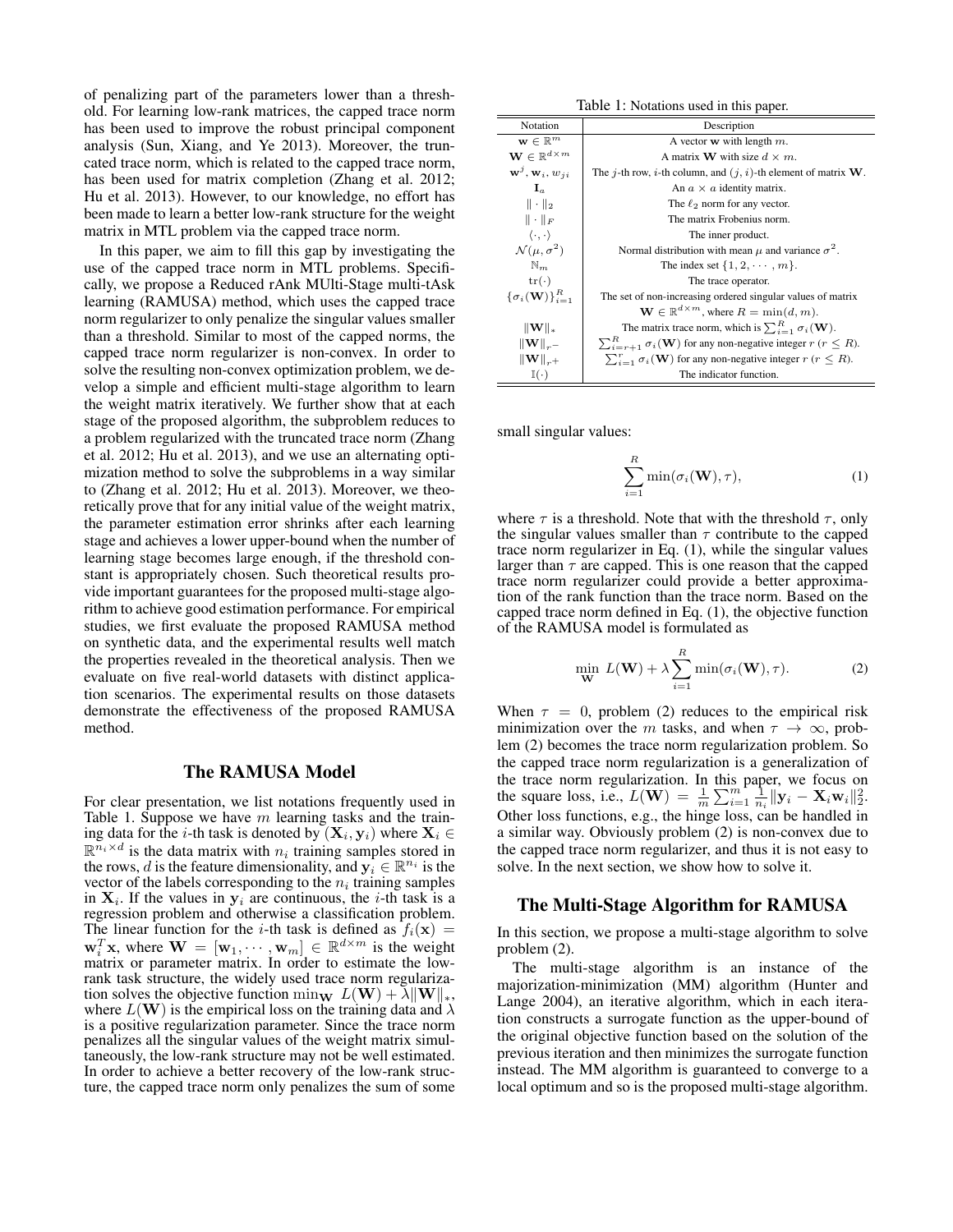One benefit of the MM algorithm is that the constructed surrogate function is usually easier to be solved than the original optimization problem, leading to a more efficient solution. The detailed algorithm is shown in Algorithm 1.

For our multi-stage algorithm, the new regularizer  $\|\cdot\|_{r-1}$ in step 4 of Algorithm (1) is a surrogate function of the capped trace norm regularizer by omitting some constant with r defined based on the solution of the last stage  $l - 1$  $(l \ge 2)$ . The regularizer  $\|\cdot\|_{r-}$  in step 4 of Algorithm (1) is essentially the truncated trace norm introduced in (Zhang et al. 2012; Hu et al. 2013), which only penalizes the smallest  $R - r$  singular values of W. The difference between our work and (Zhang et al. 2012; Hu et al. 2013) is that  $r$  needs to be pre-defined in (Zhang et al. 2012; Hu et al. 2013) while in our case,  $r$  is obtained from the previous estimation on W at each stage of Algorithm 1.

Algorithm 1 Multi-Stage Algorithm for the RAMUSA Model Input: X, Y,  $\lambda$ ,  $\tau$ ; Output:  $\hat{W}$ ; 1:  $R := min(d, m);$ 2:  $r := 0$ ; 3: for  $l = 1, 2, \dots, \mathcal{L}$  do<br>4: Solve problem min-4: Solve problem  $\min_{\mathbf{W}} \{L(\mathbf{W}) + \lambda \|\mathbf{W}\|_{r-}\}.$ 5:  $r := \sum_{i=1}^R \mathbb{I}(\sigma_i(\hat{\mathbf{W}}^{(l)}) \geq \tau);$ 6: end for

As we will see later, the problem in step 4 of Algorithm 1 is easier to be optimized than problem (2), which is one computational advantage of our multi-stage algorithm. Moreover, the problem in step 4 at each stage tends to shrink only small singular values of W. Hence, the RAMUSA method can overcome the limitation of the trace norm regularization by adaptively regularizing the singular values of W according to the solution obtained from the last stage. In the first iteration, the problem in step 4 is just the trace norm regularization problem since r is initialized to 0. When  $l \geq 2$ , the operator  $\|\mathbf{W}\|_{r^{-}}$  is non-convex and so is the problem in step 4. Therefore, the key step in Algorithm 1 is to solve the problem in step 4 efficiently when  $l \geq 2$ .

Next, we use an alternating optimization method to solve the problem in step 4 efficiently. Before presenting the detailed algorithm, we first introduce an useful lemma.

Lemma 1 (Zhang et al. 2012; Hu et al. 2013) *Suppose* UΣV<sup>T</sup> *is the singular value decomposition (SVD) of*  $\mathbf{W}$ , where  $\mathbf{U} = (\mathbf{u}_1, \cdots, \mathbf{u}_d) \in \mathbb{R}^{d \times d}$  and  $\mathbf{V} =$  $(v_1, \dots, v_d) \in \mathbb{R}^{m \times m}$  are unitary matrices, and  $\Sigma \in$  $\mathbb{R}^{d \times m}$ *. Define*  $r = \sum_{i=1}^{R} \mathbb{I}(\sigma_i(\hat{\mathbf{W}}^{(l)}) \geq \tau)$  and let  $\hat{\mathbf{A}} = (\mathbf{u}_1, \cdots, \mathbf{u}_r)^T, \hat{\mathbf{B}} = (\mathbf{v}_1, \cdots, \mathbf{v}_r)^T$ , then  $\|\mathbf{W}\|_{r^+} =$  $\max_{\mathbf{A}\in\mathcal{C}_{r,d},\mathbf{B}\in\mathcal{C}_{r,m}}\text{tr}\left(\mathbf{A}\mathbf{W}\mathbf{B}^{T}\right) \;=\; \text{tr}\left(\hat{\mathbf{A}}\mathbf{W}\hat{\mathbf{B}}^{T}\right) \! , \; \textit{where}$  $\mathcal{C}_{a,b} = \{ \mathbf{A} | \mathbf{A} \in \mathbb{R}^{a \times b}, \mathbf{A} \mathbf{A}^T = \mathbf{I}_a \}.$ 

Lemma 1 shows that an lower bound for the sum of largest singular values of a matrix, which brings a reformulation for the capped trace norm and facilitates the optimization of the problem in step 4 of Algorithm 1. Based on Lemma 1, we can reformulate the problem in step 4 of Algorithm 1 as

$$
\min_{\mathbf{W}, \mathbf{A}, \mathbf{B}} \left\{ L(\mathbf{W}) + \lambda \|\mathbf{W}\|_{*} - \lambda \text{tr}\left(\mathbf{A}\mathbf{W}\mathbf{B}^{T}\right) \right\}.
$$
 (3)

Algorithm 2 The Alternating Optimization Method for Solving Problem (3)

**Input: X, Y,**  $\lambda$ , l, r,  $\hat{\mathbf{W}}_0$ , N; Output:  $\hat{\mathbf{W}}^{(l)}$ ; 1: for  $t = 0, 1, \cdots, N - 1$  do 2: Compute  $\hat{A}_t$ ,  $\hat{B}_t$  according to Lemma 1; 3: Compute  $\hat{\mathbf{W}}_{t+1}$  by solving the problem in Eq. (4); 4: end for 5:  $\hat{\mathbf{W}}^{(l)} = \hat{\mathbf{W}}_t$ :

Problem (3) can be solved via an alternating way when  $l \geq 2$  and the detailed procedure is shown in Algorithm 2. At the  $t$ -th iteration, we first fix the value of  $W$  and compute  $\hat{\mathbf{A}}_t$  and  $\hat{\mathbf{B}}_t$  according to Lemma 1, and then update W with fixed  $\hat{A}_t$  and  $\hat{B}_t$  by solving the following problem as

$$
\hat{\mathbf{W}}_{t+1} = \arg\min_{\mathbf{W}} \left\{ L(\mathbf{W}) + \lambda \|\mathbf{W}\|_{*} - \lambda \text{tr} \left( \hat{\mathbf{A}}_{t} \mathbf{W} \hat{\mathbf{B}}_{t}^{T} \right) \right\}.
$$
\n(4)

Since all the terms  $L(\mathbf{W})$ ,  $\|\mathbf{W}\|_{*}$  and  $-\text{tr}\left(\hat{\mathbf{A}}_{t}\mathbf{W}\hat{\mathbf{B}}_{t}^{T}\right)$ are convex, problem  $(4)$  is convex. We use the FISTA method (Beck and Teboulle 2009) to solve problem (4). The FISTA method solves problems as

$$
\min_{\mathbf{W}} f(\mathbf{W}) + g(\mathbf{W}),
$$
\n(5)

where function  $f(\cdot)$  is convex and smooth, and function  $g(\cdot)$ is convex but possibly non-smooth. In order to solve problem (4), we can define  $g(\mathbf{W}) = \lambda ||\mathbf{W}||_*$  and  $f(\mathbf{W}) =$  $L(\mathbf{W}) - \lambda \text{tr} \left( \hat{\mathbf{A}}_t \mathbf{W}(\hat{\mathbf{B}}_t)^T \right)$ . The FISTA method solves the proximal function of problem (5) at  $\hat{\mathbf{W}}_k$  as

$$
\begin{aligned} \min_{\mathbf{W}} Q(\mathbf{W}, \hat{\mathbf{W}}_k) =& f(\hat{\mathbf{W}}_k) + \langle \mathbf{W} - \hat{\mathbf{W}}_k, \nabla f(\hat{\mathbf{W}}_k) \rangle \\ &+ \frac{\rho}{2} ||\mathbf{W} - \hat{\mathbf{W}}_k||_F^2 + g(\mathbf{W}), \end{aligned}
$$

which can be rewritten as

$$
\hat{\mathbf{W}}_{k+1} = \arg\min_{\mathbf{W}} \frac{\rho}{2} ||\mathbf{W} - (\hat{\mathbf{W}}_k - \frac{1}{\rho} \nabla f(\hat{\mathbf{W}}_k))||_F^2 + g(\mathbf{W}), \tag{6}
$$

where  $\rho$  is the Lipschitz constant that can be determined w.r.t. (Beck and Teboulle 2009) and  $\nabla f(\hat{\mathbf{W}}_k)$  can be computed as

$$
\nabla f(\hat{\mathbf{W}}_k) = \nabla L(\hat{\mathbf{W}}_k) - \lambda \hat{\mathbf{A}}_t^T \mathbf{B}_t.
$$
 (7)

|    | <b>Algorithm 3 FISTA Algorithm for Solving Problem (4)</b>                                                                               |  |  |  |
|----|------------------------------------------------------------------------------------------------------------------------------------------|--|--|--|
|    | <b>Input: X</b> , <b>Y</b> , $\lambda$ , $\hat{\mathbf{A}}_t$ , $\hat{\mathbf{B}}_t$ , $\hat{\mathbf{W}}_0$ , $N'$ , $\theta_0 = 1$ ;    |  |  |  |
|    | <b>Output:</b> The optimal solution of Eq. $(4)$ ;                                                                                       |  |  |  |
|    | 1: for $k = 0, 1, \cdots, N' - 1$ do                                                                                                     |  |  |  |
| 2: | Compute $\nabla f(\mathbf{W}_k)$ as in Eq. (7);                                                                                          |  |  |  |
| 3: | Compute the closed-form solution of problem (6);                                                                                         |  |  |  |
|    | 4: $\theta_{k+1} := \frac{1 + \sqrt{1 + 4\theta_k^2}}{2};$                                                                               |  |  |  |
|    | 5: $\hat{\mathbf{W}}_{k+1} := \hat{\mathbf{W}}_{k+1} + \frac{\theta_k - 1}{\theta_{k+1}} (\hat{\mathbf{W}}_{k+1} - \hat{\mathbf{W}}_k);$ |  |  |  |
|    | $6:$ end for                                                                                                                             |  |  |  |

Since  $g(\mathbf{W}) = \lambda \|\mathbf{W}\|_*$ , Problem (6) has an analytical solution, which can be obtained via the soft-thresholding operation on the singular values of  $\hat{\mathbf{W}}_k - \frac{1}{\rho} \nabla f(\hat{\mathbf{W}}_k)$  according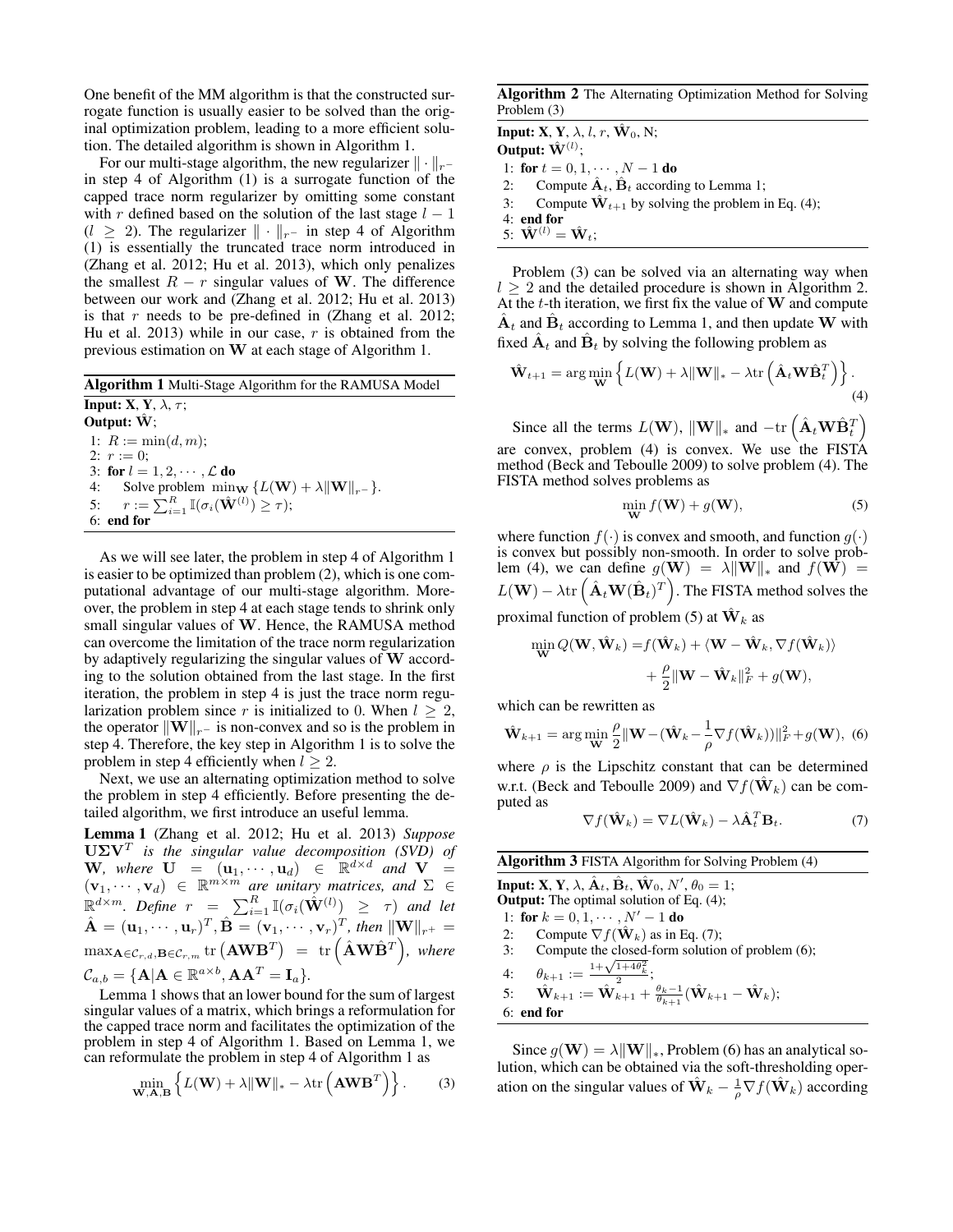to (Cai, Candes, and Shen 2010). The whole procedure for ` the FISTA algorithm is depicted in Algorithm 3.

In order to analyze the complexity of the whole algorithm, we first analyze the complexity of Algorithm 3 which is the innermost one. The main computational cost in each iteration of Algorithm 3 comes from calculating  $\nabla f(\hat{\mathbf{W}}_k)$  and the SVD operation. For simplicity, we assume that all tasks have the same number of training samples. Since the gradient of the square loss needs to compute  $\mathbf{X}_i^T \mathbf{X}_i$  and  $\bar{\mathbf{X}}_i^T \mathbf{y}_i$ , which can be pre-computed and stored,  $\nabla L(\hat{\mathbf{W}}_k)$  can be computed in  $O(d^2m)$  time. Moreover, computing  $\hat{\mathbf{A}}_t^T \mathbf{B}_t$ takes at most  $O(dm \min(d, m))$  time. The closed-form solution of problem (6) needs to do matrix SVD which will cost  $O(md \min(m, d))$ . In total, Algorithm 3 can be completed in  $O(N'd^2m)$  where N' is the number of iterations. The time complexity of Algorithm 2 is  $N$  times higher than that of Algorithm 3, and the time complexity of Algorithm 1 is  $\mathcal L$  times higher than that of Algorithm 2 with N and  $\mathcal L$  as the numbers of iterations in the respective algorithms. From the experimental results, we find that both Algorithms 1 and 2 need very small numbers of iterations to converge and hence the whole algorithm to solve RAMUSA is still very efficient.

# Theoretical Analysis

In this section, we show that the estimation performance of the multi-stage algorithm can be theoretically guaranteed. We first present a performance bound for the innermost convex problem (4), and then we extend this bound to show that the parameter estimation error bound of the RAMUSA method based on Algorithm 1 shrinks after each stage and can finally achieve a lower upper-bound when the number of the learning stage becomes large enough. For notational simplicity, we assume that the numbers of training samples for all the tasks are the same and denote it by  $n$ . The general case that different tasks have different training sizes can be similarly analyzed.

# Setup

We assume that the ground truth for the relation between the data sample and its label is a linear function plus a Gaussian noise, which is defined as  $y_{ji} = \mathbf{x}_j^{(i)} \bar{\mathbf{w}}_i + \delta_{ji}$ for  $i \in \mathbb{N}_m$  and  $j \in \mathbb{N}_n$ , where  $y_{ji}$  is the jth element in  $\mathbf{y}_i$ ,  $\bar{\mathbf{W}} = [\bar{\mathbf{w}}_1, \dots, \bar{\mathbf{w}}_m]$  is the true weight matrix,  $\delta_{ji}$  is a Gaussian noise. Each noise  $\delta_{ji}$  follows a normal distribution as  $\delta_{ji} \sim \mathcal{N}(0, \sigma^2)$  and different noises are assumed to be independent of each other. For notational simplicity, we define  $\mathbf{y}_i = \bar{f}_i + \delta_i$  for  $i \in \mathbb{N}_m$ , where  $\bar{f}_i = \mathbf{X}_i \overline{\mathbf{w}}_i$  and  $\delta_i = [\delta_{i1}, \cdots, \delta_{in}]^T \in \mathbb{R}^n$ . Let  $\mathcal{X} \in \mathbb{R}^{mn \times md}$  be a blockdiagonal matrix with its  $i$ -th block formed by the data matrix  $\mathbf{X}_i \in \mathbb{R}^{n \times d}$ ,  $i \in \mathbb{N}_m$ . Define a diagonalization operator D on any matrix  $\mathbf{W} = [\mathbf{w}_1, \dots, \mathbf{w}_m] \in \mathbb{R}^{d \times m}$  such that  $\mathcal{D}(\mathbf{W}) \in \mathbb{R}^{md \times m}$  is a block diagonal matrix with its *i*-th block formed by the column  $w_i$ . Let  $\bar{\mathbf{F}} = [\bar{f}_1, \cdots, \bar{f}_m]$ . We define  $\bar{\mathcal{F}} = \{i : \sigma_i(\bar{\mathbf{W}}) \neq 0\}$  and  $\hat{\mathcal{G}} = \{i : \sigma_i(\hat{\mathbf{W}}) < \tau\}$  for an estimator  $\hat{W}$ . For any set A, let  $A^c$  be the complement set of A, and  $|A|$  denotes the cardinality of A.

We first present a basic assumption before we state the main theoretical results.

**Assumption 1** For any matrix  $\Delta \in \mathbb{R}^{d \times m}$ , we assume that *there exist a constant*

$$
\kappa = \min_{\Delta \in \mathcal{R}(s)} \frac{\|\mathcal{X}\mathcal{D}(\Delta)\|_F}{\sqrt{mn}\|\Delta\|_*} > 0,
$$
\n(8)

*where the restricted set*  $\mathcal{R}(s)$  *is defined as*  $\mathcal{R}(s)$  =  $\{\Delta \in \mathbb{R}^{d \times m} : \Delta \neq 0, rank(Q(\Delta)) = s \leq R\}.$ 

Assumption 1 refers to the widely used eigenvalue assumption. Similar assumptions are also used in several existing MTL works (Lounici et al. 2009; Chen, Zhou, and Ye 2011).

## Estimation Error Bounds

We first present an important property for the innermost convex problem  $(4)$ .<sup>1</sup>

**Theorem 1** Let  $\hat{W}$  be the optimal solution of problem (4) at *any iteration*  $t$  ( $t = 1, \dots, N$ ) in Algorithm 2 of the  $(l+1)$ -th *stage in Algorithm 1. Let* Wˆ (l) ? *be the optimal solution at the* l-th stage. Define  $r_l = \sum_{i=1}^R \mathbb{I}(\sigma_i(\hat{\mathbf{W}}_{\star}^{(l)}) \geq \tau)$  and note that  $r_l$  is unchanged within the  $(l + 1)$ -th stage. For any matrix  $\mathbf{W} \in \mathbb{R}^{d \times m}$ , if we choose  $\lambda$  as  $\lambda \geq \frac{2\phi}{mn}$ √ d + c*, then with the probability of at least*  $1 - m \exp(-\frac{1}{2}(c - d \ln(1 + \frac{c}{d}))),$ *we have*

$$
\frac{1}{mn}||\mathcal{X}\mathcal{D}(\hat{\mathbf{W}}) - \mathcal{D}(\bar{\mathbf{F}})||_F^2 \le \frac{1}{mn}||\mathcal{X}\mathcal{D}(\mathbf{W}) - \mathcal{D}(\bar{\mathbf{F}})||_F^2 + \lambda(1 + \sqrt{m})||\hat{\mathbf{W}} - \mathbf{W}||_* + \lambda||\hat{\mathbf{W}} - \mathbf{W}||_{r_l^+},
$$
(9)

*where* c *is some positive scalar.*

Theorem 1 reveals that for any matrix  $\mathbf{W} \in \mathbb{R}^{d \times m}$ , the estimation error for problem (4) is upper-bounded by Eq. (9). Based on this theorem, we state the important estimation error bound of the RAMUSA model based on Algorithm 1 in the following theorem.

**Theorem 2** Let  $\hat{W}_{\star}^{(l+1)}$  be the optimal solution at the  $(l +$ 1)*-th stage. If we choose* λ *as in Theorem 1 and choose* τ *as*  $\tau > \frac{\lambda \sqrt{R-r}}{\kappa^2}$ , then based on Assumption 1, with probability *of at least*  $1 - m \exp(-\frac{1}{2}(c - d\ln(1 + \frac{c}{d}))),$  we have

$$
\|\hat{\mathbf{W}}_{\star}^{(l+1)} - \bar{\mathbf{W}}\|_{*} \leq \left(\frac{\lambda\sqrt{R-\bar{r}}}{\tau\kappa^{2}}\right)^{l} \|\hat{\mathbf{W}}^{(0)} - \bar{\mathbf{W}}\|_{*} + \frac{\tau\lambda(\sqrt{\bar{r}}+1+\sqrt{m})}{\tau\kappa^{2}-\lambda\sqrt{R-\bar{r}}},
$$
(10)

*where*  $\bar{r}$  *is the true rank of*  $\bar{W}$ *, and*  $\hat{W}^{(0)}$  *is the initial weight matrix for the first stage. When*  $l \rightarrow \infty$ *, we have* 

$$
\|\hat{\mathbf{W}}_{\star}^{(l+1)} - \bar{\mathbf{W}}\|_{*} \le \frac{\tau \lambda(\sqrt{\bar{r}} + 1 + \sqrt{m})}{\tau \kappa^{2} - \lambda \sqrt{R - \bar{r}}}.
$$
 (11)

<sup>&</sup>lt;sup>1</sup>Due to page limit, we put all the proofs in the supplementary material (http: //www.stat.rutgers.edu/home/lhan/).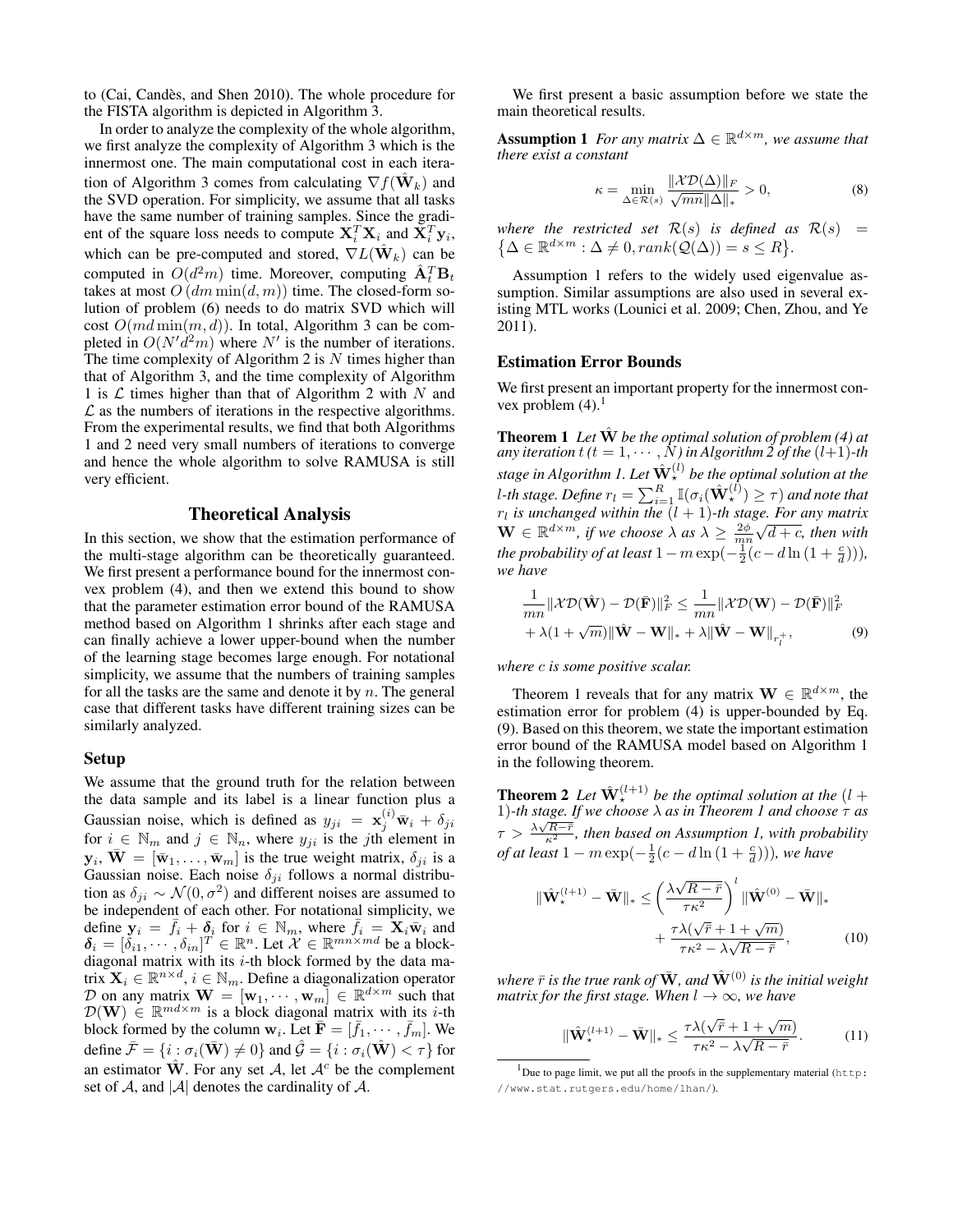Theorem 2 provides important estimation error bounds *in terms of the trace norm* on the difference between the estimator and the true weight matrix: (1) Eq. (10) implies that given any initial value  $\hat{W}^{(0)}$  for the weight matrix, the upper bound of  $\|\hat{\mathbf{W}}_{\star}^{(l)} - \bar{\mathbf{W}}\|_{*}$  is shrinkable after each stage *l*, since  $\left(\frac{\lambda \sqrt{R-r}}{r\kappa^2}\right)$  < 1 by choosing  $\tau$  as in Theorem 2; (2) when  $l$  is large enough, we can obtain a lower upper-bound in Eq. (11), which is a constant and irrelevant with the initial value  $\hat{\mathbf{W}}^{(0)}$ . Under Theorem 2, the estimation performance of the multi-stage algorithm is well guaranteed even if the initial guess for the weight matrix  $\hat{\mathbf{W}}^{(0)}$  is not very good.

## Related Work

In (Sun, Xiang, and Ye 2013), the capped trace norm is used to improve the robust principal component analysis and the truncated trace norm is introduced in (Zhang et al. 2012; Hu et al. 2013) for the matrix completion problems. Compared to those works, our RAMUSA model has good theoretical properties. Moreover, all the previous works, using either the truncated trace norm or the capped trace norm, are for matrix completion problems, while our work is to accurately estimate the model parameters for multiple tasks via the capped trace norm.

# Experiments

In this section, we conduct empirical experiments on one synthetic dataset and five real-world datasets to study the proposed RAMUSA method.

The baseline algorithms used for comparison include: (1) The  $\ell_1$ -norm regularized single-task algorithm (Lasso) (Tibshirani 1996); (2) the  $\ell_2$ -norm single-task ridge regression (RR) model with  $\lambda \|\mathbf{W}\|_F^2$  as the regularizer; (3) the multitask feature learning (MTFL) algorithm introduced in (Argyriou, Evgeniou, and Pontil 2008) which utilizes the trace norm as a regularizer.

#### Experiments on Synthetic Data

We first conduct experiments on synthetic data. We study multi-task regression problems. The number of tasks is assumed to be  $m = 20$ . The columns of the true weight matrix  $\overline{\mathbf{W}}$ , i.e.  $\{\overline{\mathbf{w}}_1, \cdots, \overline{\mathbf{w}}_m\}$ , are sampled from 5-dimensional Gaussian distribution with zero mean and covariance  $\omega$ diag([1, 0.64, 0.49, 0.36, 0.25]), where  $\omega$  is a weight to control the magnitude of the diagonal elements and operator  $diag(\cdot)$  converts a vector to a diagonal matrix. To construct low-rank weight matrix, we add 10 irrelevant features and therefore the feature dimensionality is 15. Note that a larger  $\omega$  leads to larger singular values of W. Moreover, we assume that all the tasks have the same sample size  $n$ . For the *i*-th task, each column of the data matrix  $X_i \in \mathbb{R}^{n \times d}$  is generated from a normal distribution  $\mathcal{N}(\mathbf{0}, \mathbf{I}_n)$ , where 0 denotes a zero vector or matrix with appropriate size. The label  $y_i$  for the *i*-th task is generated as  $y_i = X_i \bar{w}_i + \epsilon_i$ , where  $\epsilon_i$  is a noise vector generated from  $\mathcal{N}(\mathbf{0}, \mathbf{I}_n)$ .

Since the true weight matrix  $\overline{W}$  is given in the synthetic data, the mean square error (MSE), which is defined as

 $\text{MSE}(\mathbf{W}) = \frac{1}{mn} \sum_{i=1}^{m} (\mathbf{w}_i - \bar{\mathbf{w}}_i)^T \mathbf{X}_i^T \mathbf{X}_i (\mathbf{w}_i - \bar{\mathbf{w}}_i)$ , is used to measure the performance of the estimation. We generate 50 and 200 samples for training and testing separately and use another 200 samples as a validation set to select the regularization parameters and hyperparameters in all the compared methods including the parameter  $\tau$  in the RAMUSA method. We vary the value of  $\omega$  to simulate different conditions on singular values in  $W$ .

Table 2 shows the average MSE of various methods over 10 simulations in terms of mean±standard deviation. From the results shown in Table 2, we have the following conclusions: (1) the RAMUSA method outperforms all other competing algorithms; (2) the multi-task learning algorithms, i.e. the MTFL and RAMUSA methods, outperform the singletask learning algorithms, i.e. the Lasso and RR models.

Table 2: Averaged MSE of various methods over 10 simulations on the synthetic data (mean±standard deviation).

| ω  | Lasso           | <b>RR</b>       | MTFL.           | <b>RAMUSA</b>   |
|----|-----------------|-----------------|-----------------|-----------------|
| 5  | $0.762 + 0.223$ | $1.264 + 0.253$ | $0.210 + 0.018$ | $0.205 + 0.021$ |
| 10 | $0.888 + 0.289$ | $1.405 + 0.382$ | $0.232 + 0.043$ | $0.227 + 0.051$ |
| 15 | $0.917 + 0.314$ | $1.640 + 0.497$ | $0.261 + 0.029$ | $0.212 + 0.040$ |
| 20 | $0.922 + 0.274$ | $1.488 + 0.333$ | $0.283 + 0.038$ | $0.230 + 0.037$ |



Figure 1: The performance of RAMUSA when  $\tau$  changes. The performance of RAMUSA when  $\tau = \infty$  (i.e. the trace norm regularization) is also plotted as the baseline.

Figure 1 shows the performance of RAMUSA when  $\tau$ changes. The performance of the trace norm regularization corresponding to  $\tau = \infty$  in RAMUSA is also provided as a baseline. According to Figure 1, we can find that when  $\tau$ is increasing from 0, the MSE of the RAMUSA method first decreases and then increases, and when  $\tau$  is large enough, the performance of RAMUSA keeps stable and approaches that of the trace norm regularization, which is accordance with the property of the RAMUSA model implied by Theorem 2.

Figure 2 plots the parameter estimation errors defined in Theorem 2, i.e.  $\|\hat{\mathbf{W}}_{\star}^{(l)} - \bar{\mathbf{W}}\|_{*}$ , against the number of stages l when we set  $\tau = 1$ . We see that the results are in line with the theoretical results revealed in Theorem 2 that the param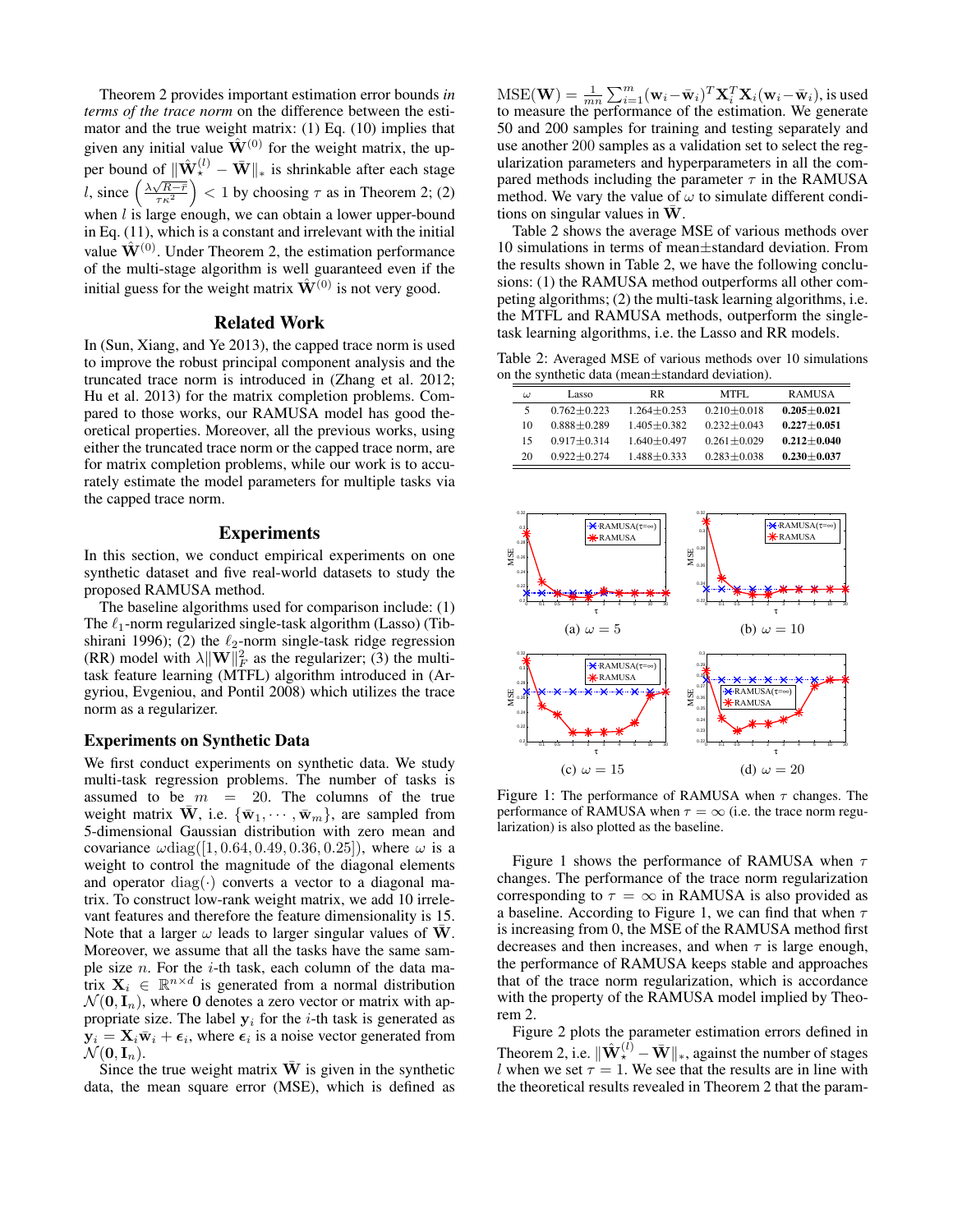eter estimation error (Err) shrinks after each stage according to Eq. (10), and the error will level off after several stages according to Eq. (11), where only 5-7 stages are needed to reach the convergence.



Figure 2: The change of Err when increasing the number of stages, where  ${\rm Err}=\|\hat{\mathbf{W}}_{\star}^{(l)}-\bar{\mathbf{W}}\|_{\ast}.$ 

# Experiments on Real-World Data

In this section, we evaluate the empirical performance on five real-world datasets with distinct application fields, where both regression and classification problems are involved. The datasets include the School data<sup>2</sup>, the SARCOS data<sup>3</sup>, the Microarray data<sup>4</sup>, the Traffic data, and the handwritten letter data<sup>5</sup>. The first four datasets correspond to multi-task regression problems where the normalized mean squared error (nMSE) is employed as the performance measure, but the last one, the handwritten letter dataset, is a multi-task classification problem with the classification error as the performance measure. The descriptions of those datasets, whose summary is shown in Table 3, are shown as follows:

*School Data*: the objective is to predict the student exam scores in different schools. Tasks correspond to schools, features are attributes for describing students, and each task has a different number of samples corresponding to students. We randomly select 10%, 20% and 30% of the samples from each task as the training set and the rest as the test set;

*SARCOS Data*: the problem is an inverse dynamics prediction problem for a seven degrees-of-freedom anthropomorphic robot arm, which needs to map from the feature space to seven joint torques. We randomly select 100, 200 and 300 samples to form the training set and randomly select 5000 samples to form the test set;

*Microarray Data*: this is a gene expression data set related to isoprenoid biosynthesis. The tasks are finding the crosstalks from the mevalonate genes to the plastidial genes. We randomly select 20% and 40% of the samples as the training set and use the rest for testing;

*Traffic Data*: this is to find the casual relationships from the entries to the exits in a highway traffic network, where each exit corresponds to one task and the information collected in entries is considered as the features shared by all the tasks. The settings are the same as those in the Microarray data; *Handwritten Letter Data*: the goal is to discriminate between 7 pairs of letters, i.e. c/e, g/y, m/n, a/g, a/o, f/t and h/n. The features are pixel values of the handwritten letter. We randomly choose 10% and 20% of the samples as the training sets and the rest as the test set.

Table 3: Summary of the five real-world datasets.

|   | School | <b>SARCOS</b> | Microarray | Traffic | Letter |
|---|--------|---------------|------------|---------|--------|
| m | 139    |               | 18         | 136     |        |
| d | 27     | 21            | 21         | 136     | 128    |
| n | 15362  | 48933         | 118        | 384     | 2000   |

Table 4: The averaged nMSE for the (1) School, (2) SARCOS, (3) Microarray, and (4) Traffic datasets, and the averaged test error (%) for the (5) Handwritten Letter data of various methods over 15 repetitions (mean±standard deviation).

|     | Train | Lasso             | <b>RR</b>       | MTFL              | <b>RAMUSA</b>   |
|-----|-------|-------------------|-----------------|-------------------|-----------------|
| (1) | 10%   | $2.283 + 0.008$   | $1.854 + 0.026$ | $0.570 + 0.015$   | $0.518 + 0.012$ |
|     | 20%   | $2.129 \pm 0.130$ | $1.694 + 0.028$ | $0.483 + 0.007$   | $0.458 + 0.005$ |
|     | 30%   | $2.080 \pm 0.111$ | $1.650 + 0.028$ | $0.452 \pm 0.005$ | $0.436 + 0.004$ |
| (2) | 100   | $2.606 + 0.035$   | $2.439 + 0.021$ | $0.181 + 0.010$   | $0.170\pm0.010$ |
|     | 200   | $2.604 + 0.035$   | $2.289 + 0.027$ | $0.159 + 0.007$   | $0.146 + 0.006$ |
|     | 300   | $2.620 + 0.030$   | $2.221 + 0.026$ | $0.136 + 0.003$   | $0.137 + 0.004$ |
| (3) | 20%   | $0.794 + 0.092$   | $0.788 + 0.028$ | $0.746 + 0.038$   | $0.739 + 0.046$ |
|     | 40%   | $0.700 + 0.043$   | $0.715 + 0.039$ | $0.680 + 0.025$   | $0.675 + 0.031$ |
| (4) | 20%   | $0.566 + 0.015$   | $0.617 + 0.032$ | $0.328 + 0.006$   | $0.316 + 0.006$ |
|     | 40%   | $0.552 \pm 0.020$ | $0.600 + 0.016$ | $0.310 + 0.010$   | $0.300 + 0.008$ |
| (5) | 10%   | $31.74 + 16.30$   | $31.22 + 21.22$ | $13.45 + 7.50$    | $11.64 + 7.58$  |
|     | 20%   | $31.73 + 17.61$   | $31.08 + 20.95$ | $11.86 \pm 6.49$  | $8.48 + 6.08$   |

Each setting is repeated for 15 times to test the average performance of various methods. For the parameter  $\tau$  in the RAMUSA method, we choose it in a candidate set  $[10^{-3}, 10^{-2}, \cdots, 10^{3}]$  via 5-fold cross validation. According to the results shown in Table 4, the multi-task learning algorithms, i.e. the MTFL and RAMUSA methods, outperform the single-task learning algorithms, i.e., the Lasso and RR methods, under all the settings, and our RAMUSA method achieves the best performance in every setting. Due to the different application scenarios in the five datasets, we think that the RAMUSA method is able to have good performance in various MTL applications.

# Conclusion and Future Work

In this paper, we proposed a reduced rank multi-stage MTL approach, RAMUSA, to learn the low-rank structure contained in the weight matrix under the multi-task setting. We developed a simple multi-stage algorithm to solve the RAMUSA model where theoretical guarantees are provided for the estimation performance.

In our future work, we will extend our RAMUSA model to utilize other loss functions such as the hinge loss. Moreover, currently the threshold  $\tau$  is learned via the cross validation method. In our future study, we are interested in learning  $\tau$  and the weight matrix simultaneously in a principled framework.

# Acknowledgment

This work is supported by NSFC (61305071, 61473087) and Nature Science Foundation of Jiangsu Provice of China (BK20141340).

<sup>2</sup> http://www.cs.ucl.ac.uk/staff/A.Argyriou/code/

<sup>3</sup> http://www.gaussianprocess.org/gpml/data/

<sup>4</sup> http://www.ncbi.nlm.nih.gov/pmc/articles/PMC545783/

<sup>5</sup> http://multitask.cs.berkeley.edu/